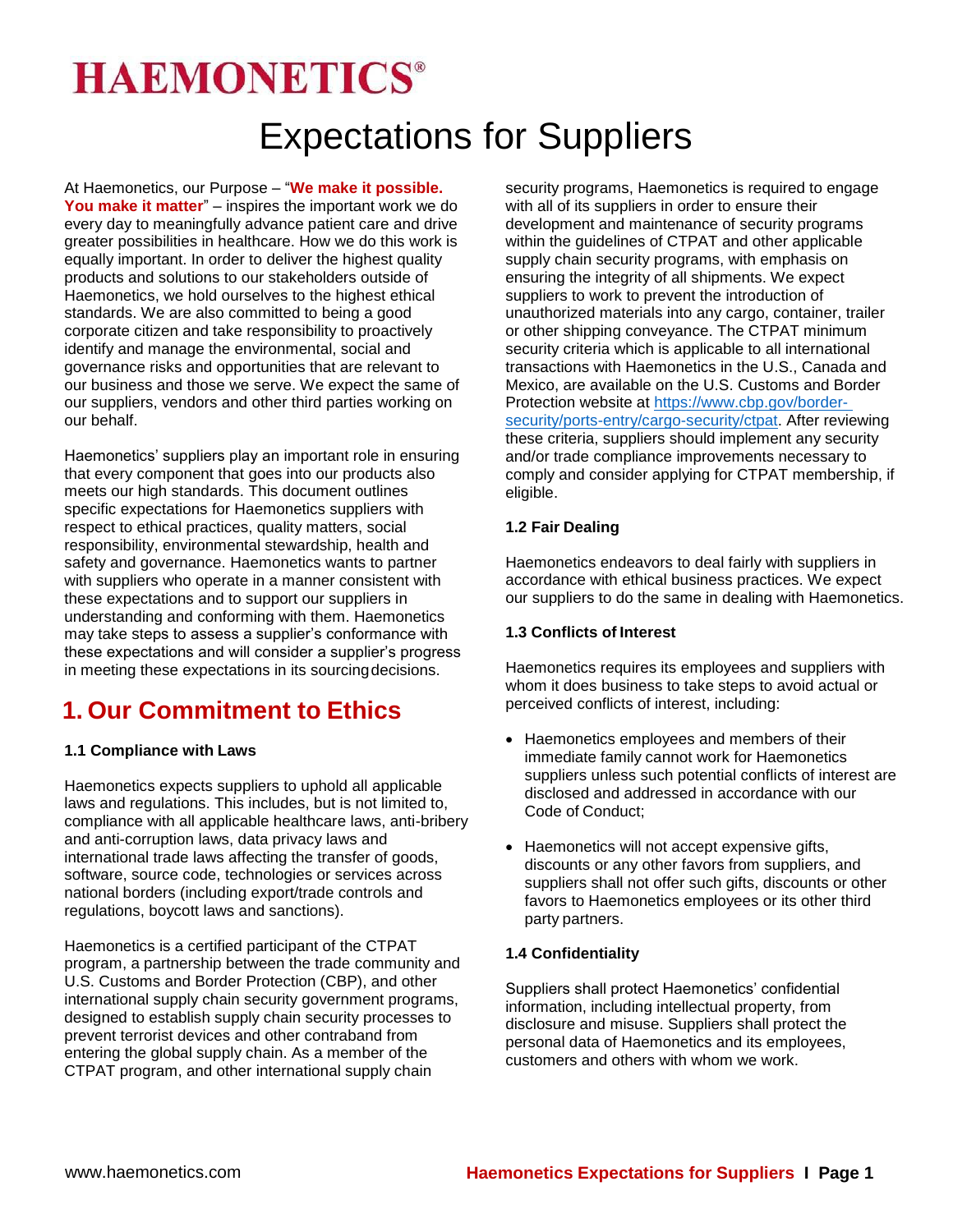#### <span id="page-1-0"></span>**1.5 Conflict Minerals**

Haemonetics has adopted a [Conflict Minerals Statement](#page-1-0) and endeavors to continuously improve on its supply chain due diligence efforts to identify and eliminate the sourcing of tin, tantalum, tungsten, gold and their derivatives ("conflict minerals") that originated in the Democratic Republic of the Congo (DRC) or an adjoining country. Haemonetics expects that its suppliers will support this endeavor and cooperate with Haemonetics to provide timely, accurate and transparent data in support of Haemonetics' conflict mineral due diligence processes and reporting.

## **2. Our Products**

#### **2.1 Quality Approach**

Haemonetics expects suppliers to insist on the same high standards of quality, safety and effectiveness as Haemonetics. In order to ensure highest quality and safe products for our customers, we utilize and require a prevention mindset within our supply network. Defect prevention is our top priority and each partner is responsible and accountable to achieve this. We expect our suppliers to engage in and support application of best practices in quality planning and rigor, mistake-proofing, risk-based management and statistical methods to ensure ongoing quality and zero defects. Suppliers must adhere to the agreed validated state and notify Haemonetics proactively when changes are considered. Suppliers must provide sufficient notification to Haemonetics of any planned changes to material or processes within their own facility, and ensure that sub-suppliers do likewise to them. Specification and revision control adherence is required at all times for purchase orders and associated shipments, and change communication must be via our standard change control processes and documented methods. If quality issues occur, we expect urgency and thoroughness in containment, root cause analysis and corrective and preventive actions via our Supplier Correction Action Request (SCAR) process, or acknowledgement if communicated as lower risk. Suppliers must ensure quality integrity and thoroughness at all times, including cases when Haemonetics requires certification of quality to accompany goods.

## **3. Environment, Health and Safety**

#### **3.1 Health and Safety**

Haemonetics expects suppliers to provide a safe and secure workplace. This includes eliminating unsafe work practices and workspace injuries and illnesses and promoting the health, safety and well-being of its employees, contractors and visitors. Important objectives in achieving this include creating a positive safety

culture, maintaining an effective safety management system and reducing risk in the workplace.

#### **3.2 Environmental Regulations**

Haemonetics expects suppliers to comply with all applicable environmental laws and regulations for the regions in which they operate.

#### **3.3 Recycling and Reuse**

Haemonetics expects suppliers to endeavor to recycle and reuse material within their manufacturing operations.

#### **3.4 Conservation**

Suppliers should focus on preserving and reducing the consumption of natural resources with which they work, including water, air, paper products and other raw materials.

#### **3.5 Hazardous/Regulated Materials**

Haemonetics expects suppliers to establish and maintain procedures for proper storage, handling, disposal and transportation of regulated waste, discharge and emissions.

#### **3.6 Life Cycle Analysis**

Suppliers shall endeavor to optimize the environmental performance of their products and operations through a life cycle analysis approach for products, processes and/or services.

#### **3.7 Transportation Logistics**

Suppliers shall endeavor to optimize transportation strategies to minimize the environmental footprint of all products shipped. This includes consideration of transportation modes and distances as well as packaging material types and quantities.

## **4. Our People and Communities**

#### **4.1 Diversity and Inclusion**

The diversity of Haemonetics' team and their ideas help build our collaborative, performance driven culture. Haemonetics is committed to providing an inclusive environment where every individual has the opportunity to thrive, and we expect the same of our suppliers.